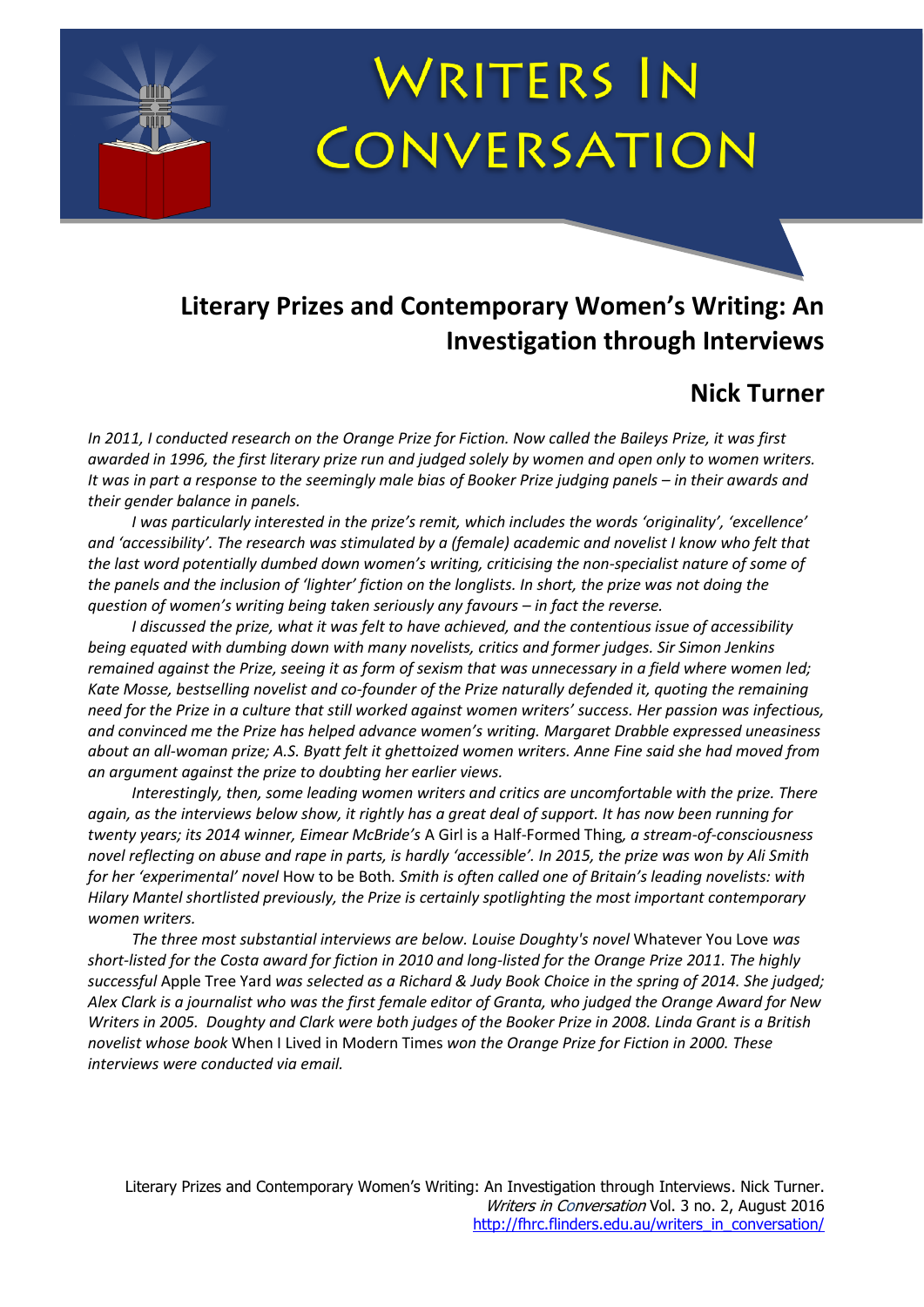#### **Louise Doughty**

Q: The Orange Prize, as well as the words 'excellence' and 'originality', uses 'accessibility' in its remit. What do you think of this? There was rather interesting evidence from Alex Clark, judging the Orange New Writers Award in its first year – that a brilliant novel by Dorothea Tanning called *Chasm* had not made the shortlist because it *wasn't* 'accessible'.

**A: I'm not familiar with Alex Clark's remarks and you'd have to ask her for clarification of what she meant. Having sat on a Man Booker jury, though, I found her a highly astute, intelligent and wideranging judge and I doubt very much that she thought a book too brilliant to win the Orange Award for New Writers.**

**I'm also not a representative of the Orange Prize and you would have to ask them for the reasoning behind their inclusion of the word accessibility. As you're asking my opinion, though, I am happy to say my impression is that the Orange Prize including the word 'accessibility' in its criteria is simply a nod toward the fact that readability shouldn't not** *exclude* **a book. The idea that a book being readable somehow,** *of itself***, disqualifies a novel from being 'great' or 'literary' is risible nonsense. Were that rule to be applied throughout literary history, we could discount most of our famous nineteenthcentury novelists.**

Q: If you could use three words to sum up what the *Booker* Prize looks for in its winners, what would they be?

**A: I think it's daft to talk about what the Man Booker prize looks for when the judging panel changes every year. Judges are instructed to choose the 'best' work. That's it. How they define 'best' can vary widely from year to year. It's very difficult to define general trends in a prize that can go to Anne Enright one year and Howard Jacobson three years later.**

Q: Does winning a prize such as the Orange automatically place value on a text? Or is it just something pleasant but meaningless?

#### **A: Winning any prize is about bringing a book to the attention of readers. No prize accords 'value', or it certainly shouldn't. All prizes are, in Julian Barnes' memorable phrase, 'posh bingo'.**

Q: Is literary value now perhaps swamped with commercial value, owing to the prize culture? Perhaps the latter infects the former? On a glib level, I'm thinking of some of the rather curious longlisted books for the Orange – Philippa Gregory, Alice Sebold, and Joanne Harris, among others.

**A: I'm not sure what you mean by 'literary value', which is a somewhat subjective judgement. Books considered potboilers in the past are now hailed as masterpieces and many authors who are lionised now will sink into utter obscurity. Our prize culture has brought a lot of books to the attention of readers who might never have otherwise discovered them. (Longlists are meaningless to anyone outside the book industry, and in the case of the Orange Prize may well include books that only have one enthusiast amongst the judging panel, as initially the entries are divided between the judges. The Costa also operates this way, which means with both prizes, all entrants are at the mercy of a single individual before they can progress to being judged by a panel. This makes it even harder to generalise about the results.)**

Q: Is it fair to say that the Orange (and the Booker?) are marketing gimmicks above all?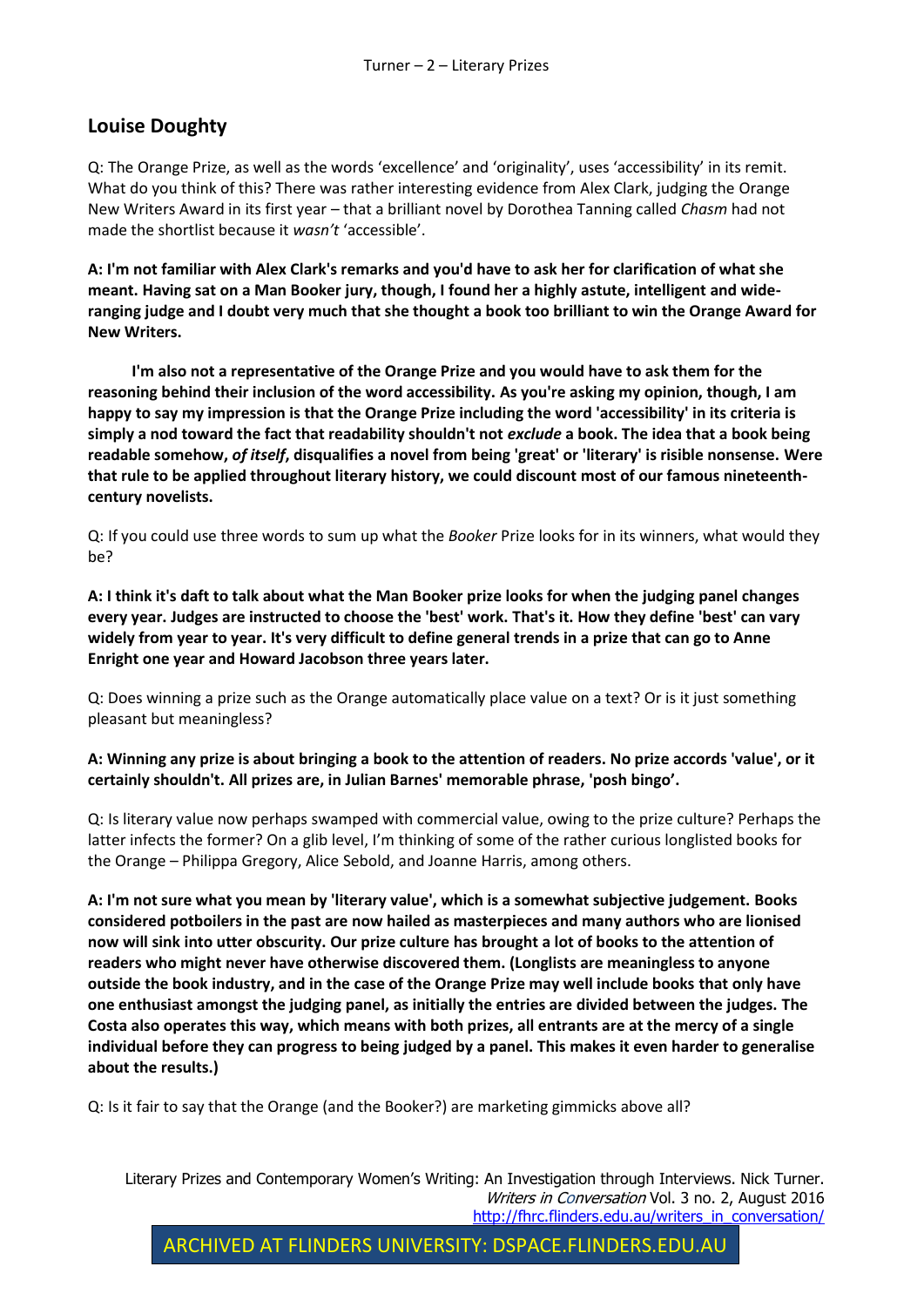#### **A: Of course they are! Thank heavens for marketing gimmicks. How else are readers supposed to discover books? By osmosis?**

Q: Is there a possibility that 'accessibility' as a term might cancel out 'literary value' as a concept? Patricia Duncker has suggested that the accessibility term in the Orange remit implies that 'high art is now no longer women's business'. What do you think?

**A: As I've said, I think 'literary value' is a highly subjective term. Those who like slow, elegaic, poetic novels will consider a fast-paced tale less 'good' – those who are interested in narratives or character studies will consider a meandering or stylistic novel less 'good'. This pitting of 'accessibility' against 'literary' is a nonsense, in my opinion. It's a bit like saying, here's a giraffe and here's a tiger, now which is the best animal? Depends whether you like eating meat or leaves.**

Q: Maya Jaggi once stated that, in terms of a prize, 'The ultimate aim is to serve not just writers, but readers.' What is your reaction?

**A: Yes, I agree with Maya Jaggi. The financial support a prize can give a writer is of course important but ultimately a prize should put interesting books in the hands of readers – I use the word 'interesting' rather than 'good' advisedly.**

Q: Can you suggest any great books that have won the Orange? By this I mean works of linguistic invention, narrative flair, complexity, ambiguity …

**A: Your definition of 'great' would, to my mind, apply to most of the winners of the Orange Prize since its inception. You seem to be implying that because they've won a prize that has an accessibility criteria, that makes them less 'great'. I'm baffled. Did Zadie Smith's** *On Beauty* **become greater when it was shortlisted for the Man Booker and less great when it won the Orange? Is Hilary Mantel's** *Wolf Hall* **'greater' because it won the Man Booker but was only shortlisted for the Orange?**

Q: Do you have any feelings for or against the concept of the Orange Prize? Its judging, panels, decisions? Is there still a political need for it? How seriously do you think the prize is taken by the literary world? To my mind, its winners are far less visible than the Bookers … Why is this?

**A: I'm not sure where you've been looking the last few years if you think winners of the Orange Prize are less visible than the Man Booker. The latter prize has been going longer, of course, but I would be willing to bet that in terms of media coverage and sales (in this country at least) it is more or less neck and neck with the Man Booker now. The Orange Prize was set up in response to a Booker year where not a single woman writer was shortlisted despite many publishing that year (Nadine Gordimer, Angela Carter...) The majority of Man Booker winners have been men because the majority of judges have been men and the majority of books entered are by men. The Orange prize is, like any form of positive discrimination, simply a necessary evil aimed at redressing an unjust imbalance.**

Q: Margaret Drabble recently said that she feels that the prize culture has had an adverse effect on contemporary literature. Do you agree? Are the wrong things sometimes trumpeted for the wrong reasons (i.e. often sales), with good writing becoming more invisible? Is the literary prize culture overhyped and overvalued? Are there too many literary prizes around?

**A: I think there is an interesting discussion to be had about whether our prize culture has a distorting effect on the 'value' judgments we make, and whether it leads to a sort of 'winner takes all' approach within our literary culture. Certainly the rise of the 3-for-2 offers and heavy books discounting has led**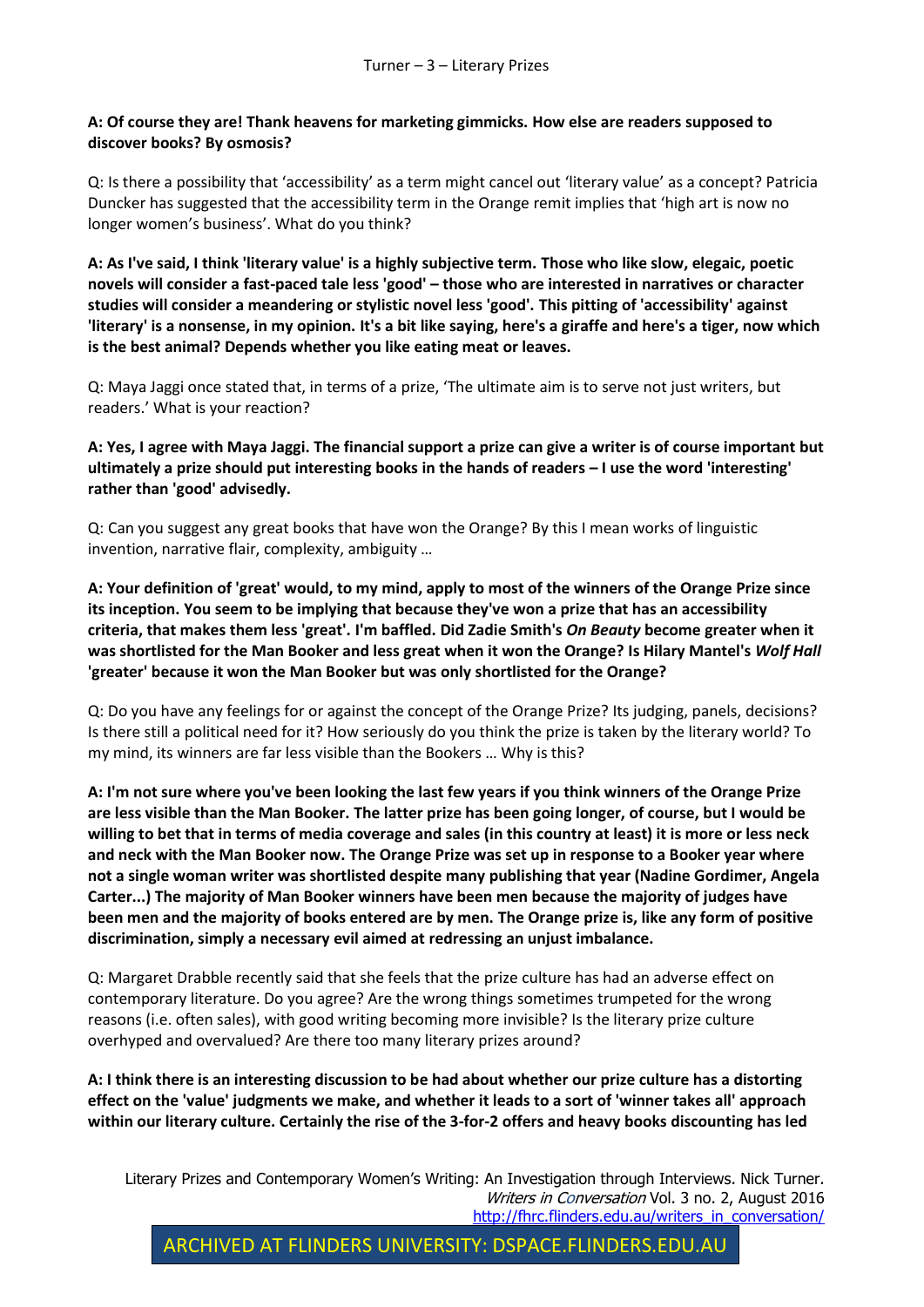**to retailers selling more of fewer books, which is great for those authors but arguably bad for diversity. How the industry supports good writers who are not necessarily headline acts is an interesting question and requires nerves of steel on the part of those authors, their agents and publishers. The Arts Council has recently launched a new initiative in conjunction with Waterstones, Fiction Uncovered, to support authors who have not yet won a major prize or received significant promotion – some would say it's long overdue.**

Q: Would you like to comment on the judging process, and the books, the year you judged the Orange New Writers Prize, and the Booker (or any others)? Were you aware of any gender 'issues' anywhere?

**A: I wasn't aware of gender issues in any of the many prizes I have judged – there was a male/female imbalance in the longlist the year I judged the Man Booker but that was roughly proportionate to the male/female imbalance in the books entered by publishers. I have certainly been on the receiving end of a significant amount of sexism in person in the literary world and in the press, but I have never observed it in action openly on any prize panel I have sat on. I do believe that the vast majority of people who judge literary prizes do it in the right spirit and take the task very seriously – it is inevitable that personal prejudice enters any subjective judging process but I don't believe that there is routine malice behind those prejudices – a far more likely explanation is simple ignorance.**

Q: What do you think of recent Booker winner Howard Jacobson's work?

**A: Jacobson is a man, of course, and goes to all the right dinner parties in London, so his lightweight, middle-brow relationship dramas will always be accorded more gravitas than the female equivalent. It has reminded me exactly why the Orange Prize was created in the first place and why it is so necessary.**

### **Alex Clark**

Q: The Baileys Prize, as well as the words 'excellence' and 'originality', uses 'accessibility' in its remit. What do you think of this?

**A: I think the most obvious problem is that all three words are value judgments; but of the three, 'accessibility' has the most problematically vague associations. Clearly, books are accessible to the vast majority of people: they are easy to get hold of and generally less expensive than other forms of entertainment. So what we actually mean is are they or do they feel educationally and culturally accessible to a wide range of people; and this is less to do with the texts themselves than the way fiction – 'literary fiction', as it has a little nonsensically come to be called – has been written about in the culture, and the way that it has occupied a particular class position. This might at various points have been related to the subject matter and style of novels – for example, when the Hampstead novel was in its heyday, one can imagine people who had very little interest in its preoccupations – but I don't think that could be said these days. Whether or not the Orange coincided historically with this change, or whether it also partly created it, is difficult to say – but there has certainly been a collapsing of categories and genres in the fiction of the last couple of decades – it's harder to apply labels such as 'literary fiction', 'commercial fiction', 'chicklit' etc these days.**

**That said, there definitely still exist writers and novelists who set themselves ambitious tasks in terms of subject matter and style and whose work will be complex and require a considerable amount of effort and perhaps also knowledge from the reader. It's not particularly sensible to imagine that such books will ever have a mass appeal – why should they? – but it also seems wrong to me to sideline**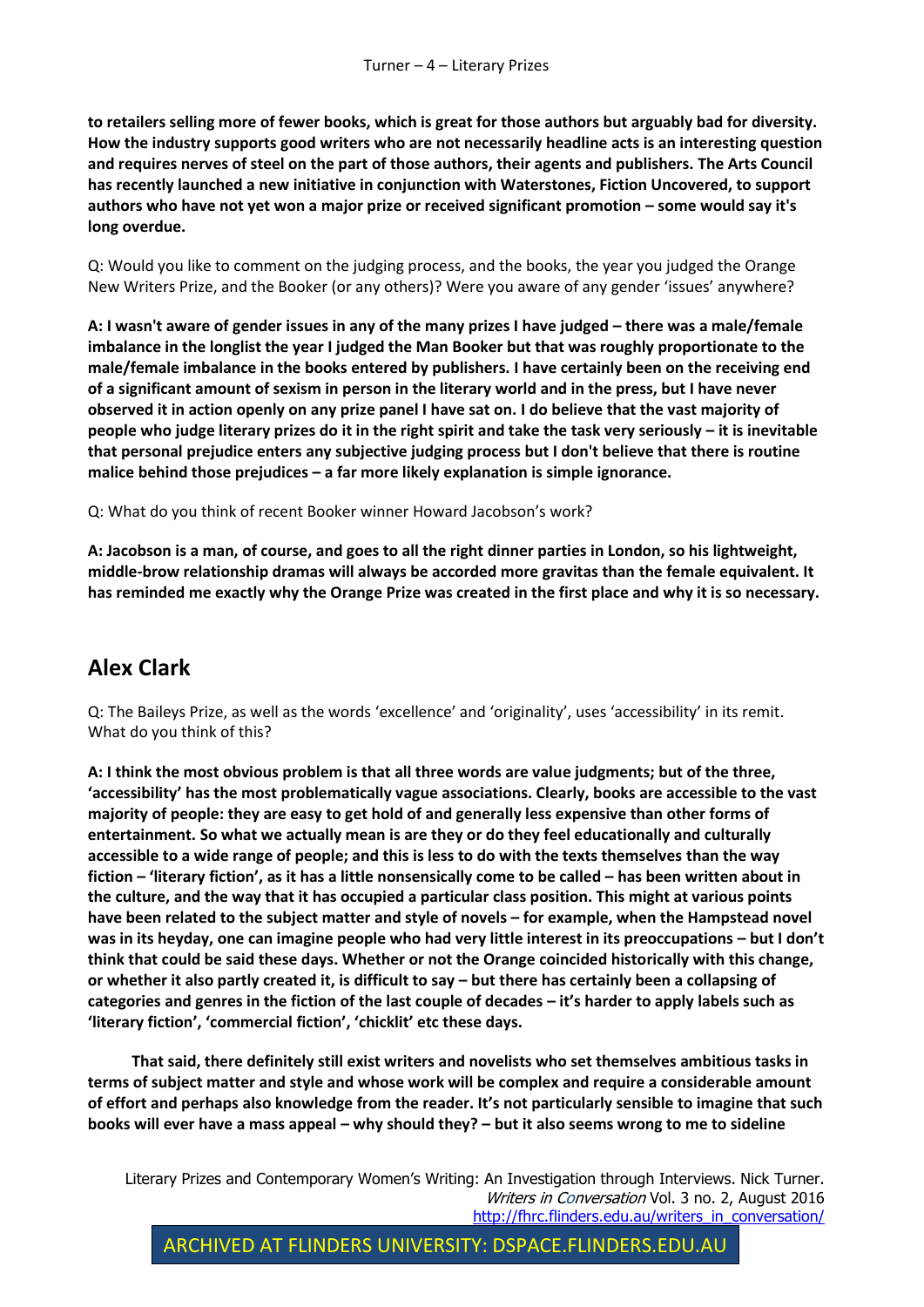**them from any prize or similar exercise because they aren't 'accessible'. That to me would seem to dilute the culture and to patronise readers.** 

Q: Does winning a prize such as the Baileys Women's Prize for Fiction automatically place value on a text? Or is it just something pleasant but meaningless?

**A: Its primary value is probably to enhance profile and sales for the winner and, to a lesser extent, for short-listed and long-listed authors. Of course it is also an accolade, and I think we are also somewhat conditioned to respond positively to anyone who has an award for anything. I guess the answer is also determined by what you actually think about prizes in general – if you take the view that they are a lottery, then you wouldn't feel that a text was automatically valuable for having won one.** 

Q: Is literary value now perhaps swamped with commercial value, owing to the prize culture? Perhaps the latter infects the former? On a glib level, I'm thinking of some of the rather curious longlisted books for the Orange – Philippa Gregory, Alice Sebold, and Joanne Harris, among others.

**A: I actually think this is too complicated an issue to disentangle without writing a PhD about it! I don't really think that prize culture has itself pushed out any idea of literary value – what I think is that the position literature occupies in the culture has altered dramatically, and that prize culture is a manifestation of that. And then you can't really think about that without thinking of how similar things have happened in other branches of the culture – in modern art or popular music, for example. I guess the broadest point to make is that, across the culture, attention and commercial success has tended to concentrate more intensely around a fewer number of things. Prize culture seems to have the biggest effect some rungs below the truly commercially huge (e.g. I don't imagine it has much effect on Dan Brown or J.K. Rowling whether they win prizes) – in other words, for the kind of writers you mention; below that, what you get in music and film and literature is small groups of artists and enthusiasts happily doing their own thing.**

Q: Is it fair to say that the Baileys (and the Booker?) are marketing gimmicks above all?

**A: Not quite fair! I think they have more noble ambitions than that – I do think that their founders and those who continue to organise them genuinely feel it is important to put writers and their work into the hands of the public.**

Q: Is there a possibility that 'accessibility' as a term might cancel out 'literary value' as a concept? Patricia Duncker has suggested that the accessibility term in the Orange remit implies that 'high art is now no longer women's business'. What do you think?

**A: I guess I've kind of addressed this a bit higher up – I think we can't really reach a sensible answer until we define the terms. I would add, though – with the caveat that I don't know the context of her remarks – that I don't agree with Patricia Duncker. Nobody is excluding women from high art, if that's what she means; they have more opportunity to be involved in artistic practice and consumption than they have had at any point in history. Women's business will be precisely what they want it to be.**

Q: Maya Jaggi once stated that, in terms of a prize, 'The ultimate aim is to serve not just writers, but readers.' What is your reaction?

**A: I'd react positively – if you're going to take up readers' time and attention with a prize – if you're going to attempt to convey value to them by your choice of winner – then it had better be valuable to them too. Otherwise, aren't we just wasting people's time?**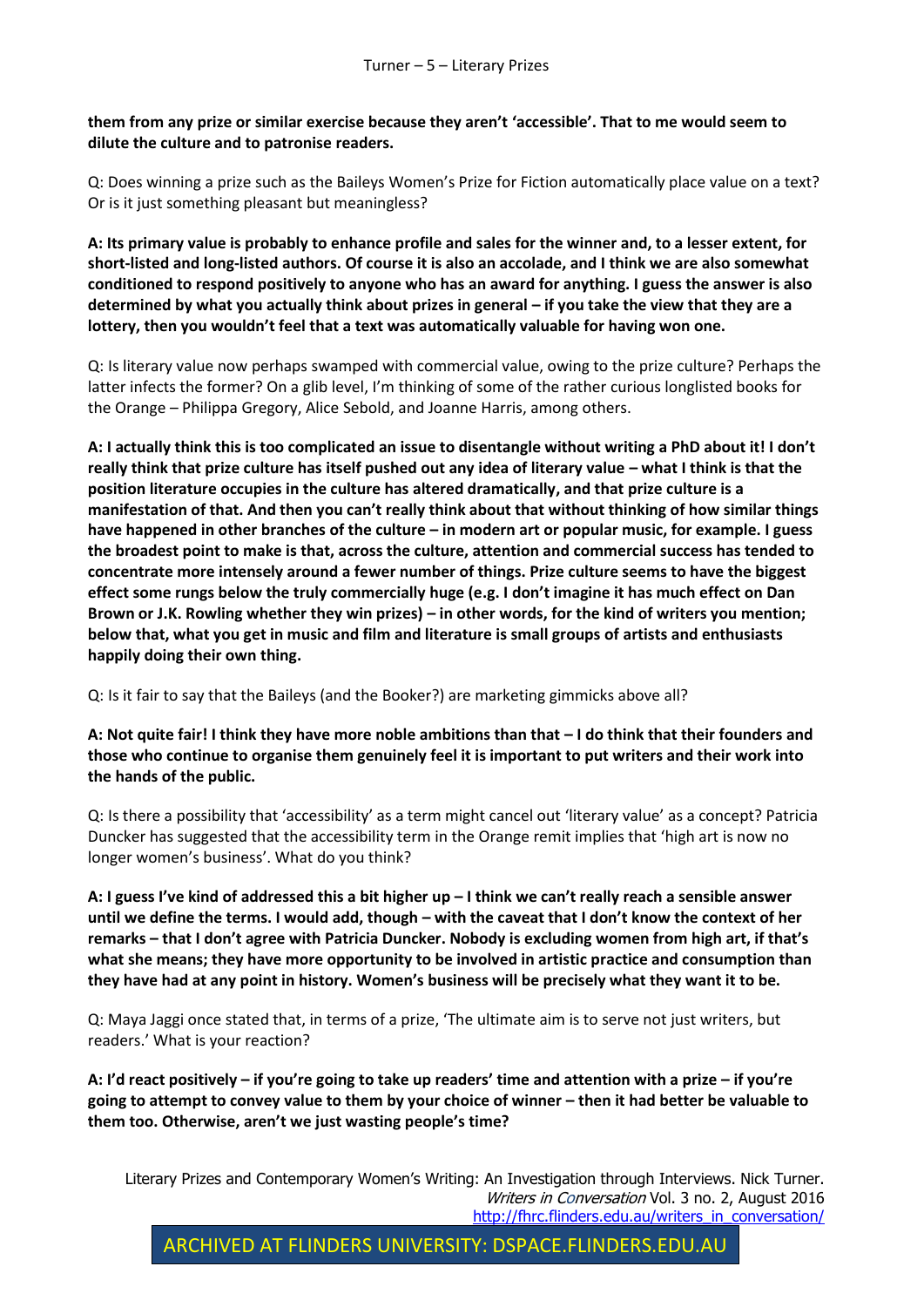Q: Can you suggest any great books that have won the Baileys/Orange? By this I mean works of linguistic invention, narrative flair, complexity, ambiguity …

**A: Plenty of these attributes, but I would especially point to** *Fugitive Pieces***,** *Larry's Party***,** *When I Lived in Modern Times* **and** *On Beauty* **(interesting that some of these are very early winners!)**

Q: Do you have any feelings for or against the initial concept of the Orange Prize? Its judging, panels, decisions? Is there still a political need for it? (Byatt and Jenkins still see it as sexist …)

**A: It is interesting to note that the OP always attracts this kind of criticism, although there is no prize that doesn't have entry criteria. Although I understand the reservations, I find it difficult to see what harm the prize does – it is hardly an assault on male writers or literature written by men. And, again in a wider context, women writers still seem to me to operate in a critical framework that places men above women – particularly in the sense that generations of writers (e.g. Bellow, Roth, Updike in the States, Barnes, Amis, McEwan here) rarely include women.**

Q: How seriously do you think the prize is taken by the literary world? To my mind, its winners are less visible than the Bookers … Why is this?

**A: I think it's been successful enough – both in terms of the writers it has rewarded, and the profile it has achieved – to be pretty visible. I think it's just that, in terms of pre-eminence, the Booker got there first, has been going longer and (obviously) has a bigger pool of writers to draw on.**

Q: Margaret Drabble recently said that she feels that the prize culture has had an adverse effect on contemporary literature. Do you agree? Are the wrong things sometimes trumpeted for the wrong reasons (i.e. often sales), with good writing becoming more invisible? Is the literary prize culture overhyped and overvalued? Are there too many literary prizes around?

**A: In terms of whether there are too many prizes – I think you have to draw a distinction between the 'big' prizes – Booker, Costa, Orange, Samuel Johnson – and the smaller ones that often carry modest prize funds and exist – to good effect – to provide writers with additional income. And yes, I do think books are sometimes hyped and trumpeted for the wrong reasons – but I wouldn't connect this particularly with prize culture; I'd say it was a more general issue to do with marketability (e.g. does a writer have an interesting personal story that will make a good magazine feature? Are they attractive? Do they seem to chime with whatever a newspaper or TV program has decided is the zeitgeist this week?).**

Q: Would you like to comment on the judging process, and the books, the year you judged the Orange New Writers Prize, and the Booker (or any others)? Were you aware of any gender 'issues' anywhere?

**A: I'm aware that when you were first in touch with me you were interested in something I'd written at the time of the OANW – I think I should make it clear that Dorothea Tanning's** *Chasm* **wasn't ruled out of contention because it wasn't accessible – at least not in my memory. I think in the end we preferred other novels for the shortlist and the winner. I recall a very in-depth and rewarding debate. The Booker is a slightly different kettle of fish – there is a really huge reading load (it was 112 books in my year), which means there is limited time to go back to things (i.e. very little re-reading until the final rounds). It is bound to be an imperfect process. I don't think, during the Booker, that I felt any gender issues, exactly, but I do think I was struck by people's different conceptions of what a novel should do, and what it is for. This wasn't really about accessibility, but I remember the view being advanced, by more than one person, that the novel should bring us news about the world and the culture. Obviously, I**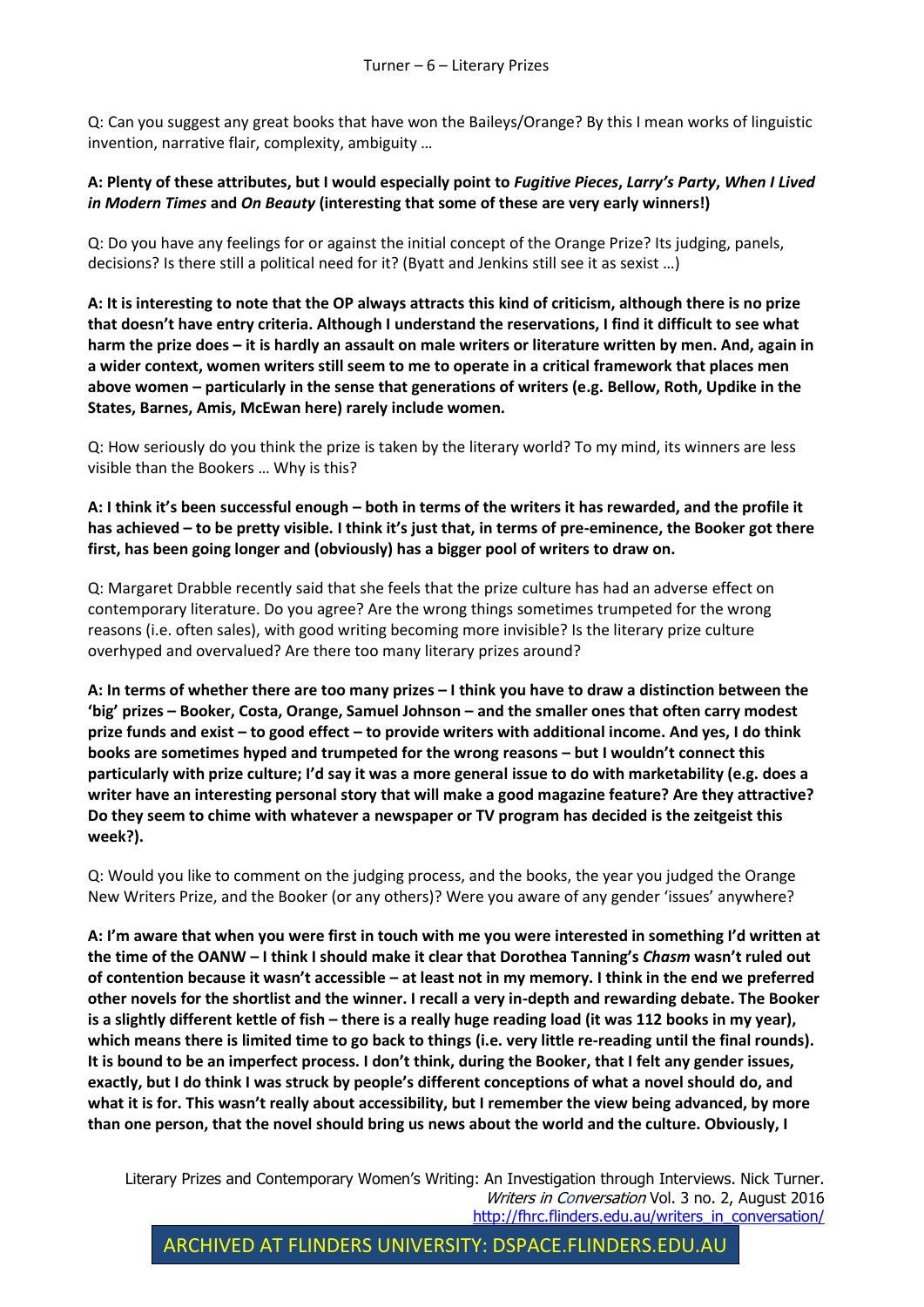**don't think it** *shouldn't***, but it isn't quite how I would characterise what I think is most important in a novel, which would always begin and end with the writer's use of language.**

Q: Any final thoughts on literary prizes and contemporary British literature, and visible literary fiction by women?

**A: I just had something to add about the nature of prize juries these days. It has become fairly standard practice for juries to be a mixture of critics and academics, writers and people from outside the literary establishment. Clearly, there are good things about this – it broadens the range of responses, and it is a good way of guarding against contemporary literature becoming a coterie, or a closed shop. But I do think that when the balance tips in favour of celebrity, something is lost – as if we are afraid that idea of specialist knowledge and critical experience is somehow elitist. Whereas in other walks of life, we have respect for experience – nobody, for example, is about to ask me to go and manage the England football team.**

## **Linda Grant**

Q: Do you feel winning the Orange affected you much as a writer, in terms of sales and critical/serious reputation? How?

**A: The significant thing about winning any major literary prize is that first of all there is news coverage and then there are increased sales, and with increased sales and a prizewinning sticker there comes a larger advance for the next novel, and in my case an auction. The more money you have as a writer, unless you lead an extremely abstemious life, the more time you have to devote to writing the work you want to write instead of your day job.**

Q: Would you say your support the Prize and what it stands for? Do we (still) need a separate prize for women?

**A: Of course I support it. Literary prizes are a horrendous beauty contest for the poor shortlisted writers. We don't belong in or like the public spotlight, don't enjoy being written about and snarked about, but at the end of the day, a literary prize gets your books into the hands of readers, which is a major part of the point of writing them. As for the canard about a separate prize for women, I'm still waiting for anyone to tell me about a literary prize, apart from the Nobel, which has absolutely no restrictions. Why don't we hear outrage about the Pulitzer only being open to Americans?**

Q: What do you think of the term 'accessibility' in the remit? Some find it a problem. Patricia Duncker has suggested the term implies that 'high art is no longer women's business' – dumbing down, etc.

**A: Yes, I do wish that were not that, because it isn't as if the winners are in any dumbed down. There have been some difficult novels in the past few years, and Orange has not flinched from awarding them the prize.**

Q: Maya Jaggi once stated that, in terms of a prize, 'The ultimate aim is to serve not just writers, but readers?' What is your reaction?

**A: Secretly, of course, literary prizes really serve the book trade, publishers and bookshops, not writers or readers. It's quite difficult to sell literary fiction at the moment, and prizes serve that aim.**